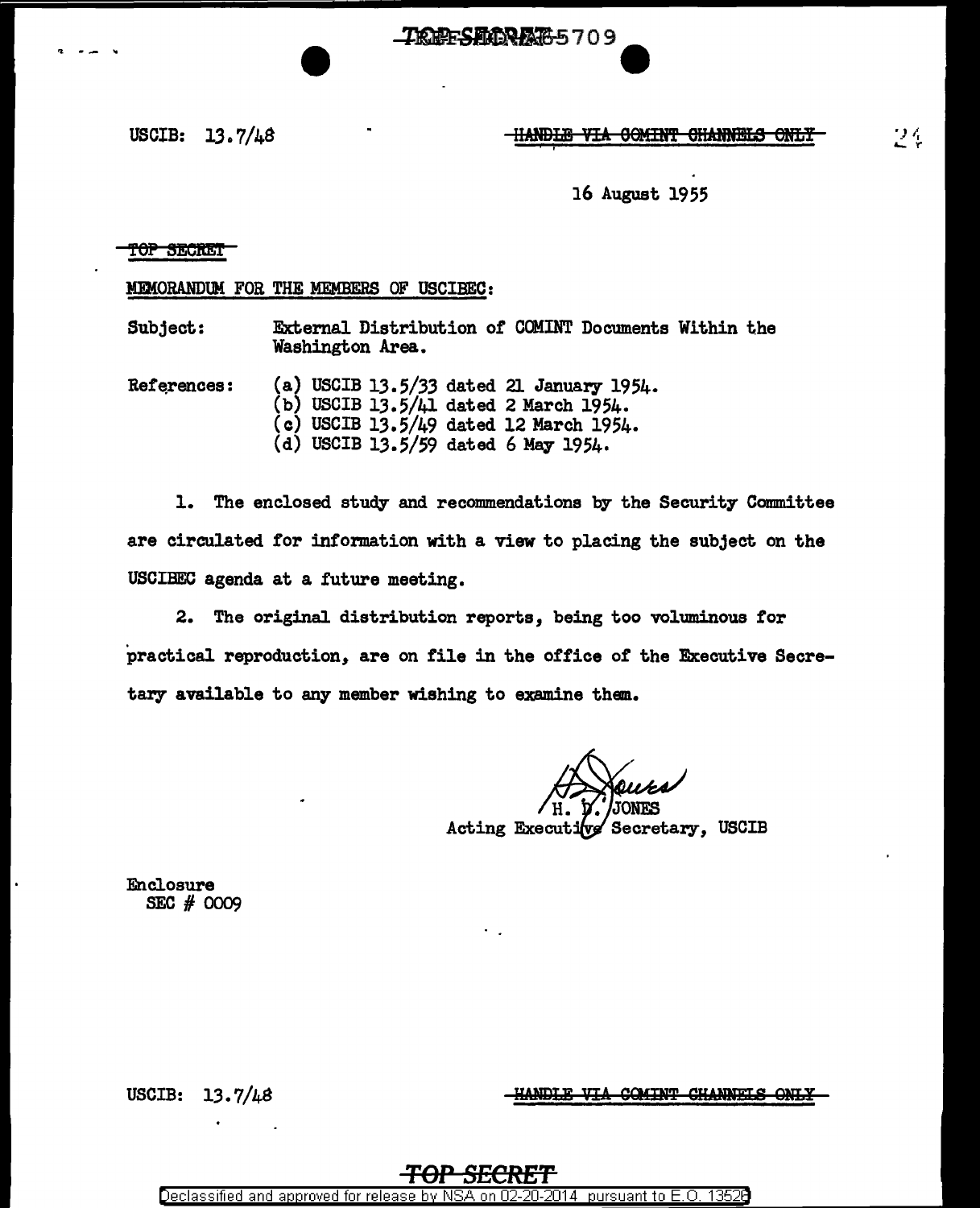~709.

HANDLE VIA GOMINT GHANNELS ONLY

SEC # 0009

18 July 1955

**TOP SECRET** 

MEMORANDUM FOR THE MEMBERS OF USCIBEC:

VIA: EXECUTIVE SECRETARY. USCIB.

Subject: External Distribution of COMINT Documents Within the Washington Area.

References: (a) USCIB 13.5/41 dated 2 March 1954. (b) SEC # 0005 dated S June 1955.

1. USCIBEC, in reference (a), directed the Security Committee to study data regarding the nature and extent of external distribution of CCMINT documents within the Washington area and to suhnit to than a report of the situation in the Washington area together with such recommendations as it may deem appropriate in the premises.

2. The data received f'rom each USCIB member was summarized and distributed to SECCOM as reference (b). The Security Committee thoroughly studied this intormation at their Twenty-fourth Meeting on 28 June 1955.

*3.* The Committee agreed that, based on the data available, the distribution of CCMINT documents within the Washington area appears to be excessive and therefore constitutes a serious security problem. It was agreed that a concerted effort should be made as soon as possible to reduce this extensive distribution, particularly in two areas:

a. The number of copies of COMINT items provided by the NSA National Center to authorized recipients in the Washington area, and

. b. The number of items circulating as a result of republication and re-distribution of' CCMINT by and among the other USCIB member departments and agencies.

4. Recognizing that the problem is essentially to determine the "need" for each COMINT item being distributed and that, under current policy, each recipient of COMINT determines his own needs, SECCOM recommends that the following action be taken by USCIBEC:

Enclosure with USCIB 13.7/48 dated 16 August 1955.

**'f"Ol' SECRET**